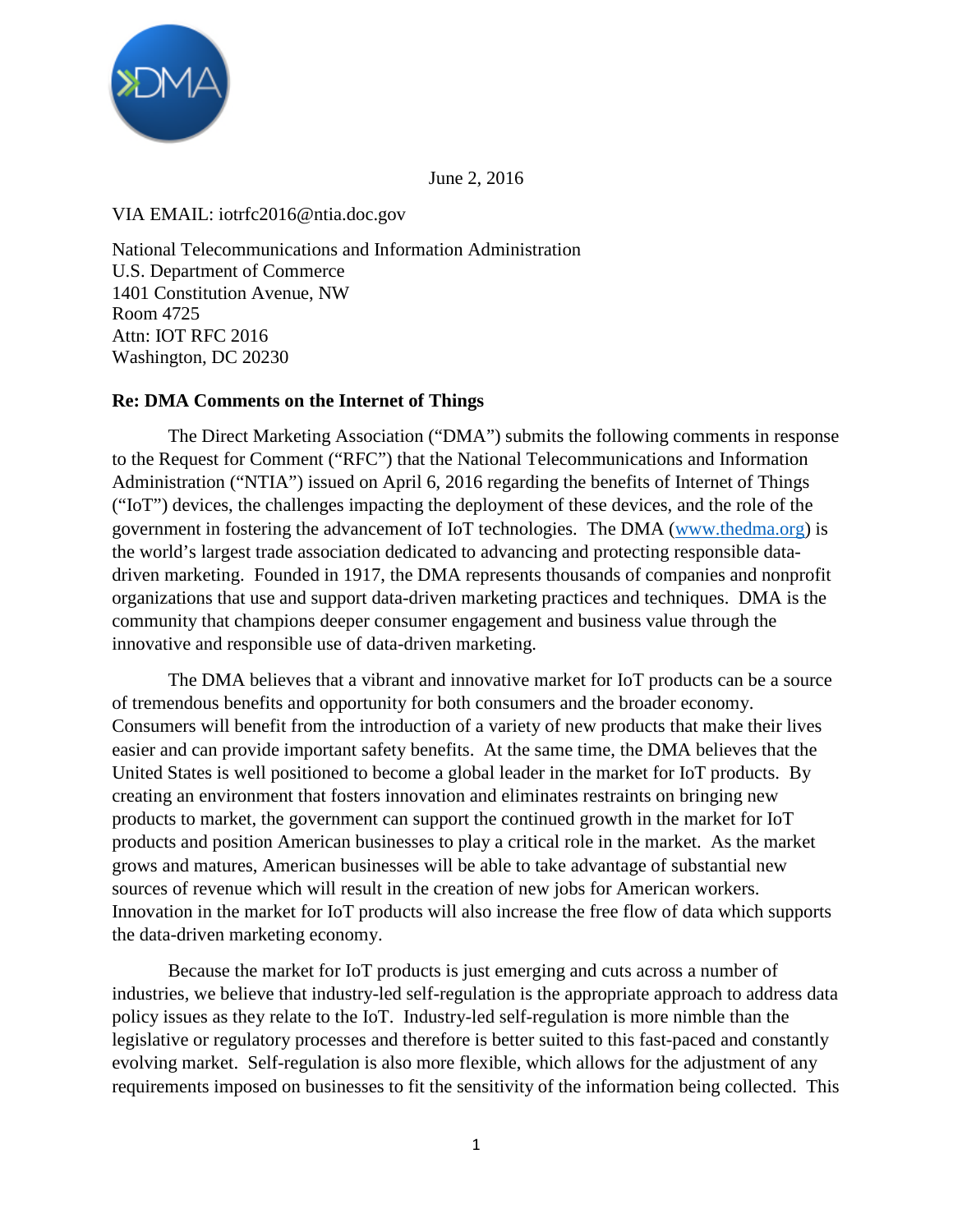

flexibility is particularly important to the growth and development of the market for IoT products because overly strict requirements could limit innovation in this space. We believe that the government can best position American businesses to play a leading role in the growth and development of a market with such tremendous potential to benefit consumers and the broader economy by encouraging innovation, eliminating restraints on bringing new products to the market, continuing to make data available to the public, and supporting industry-led selfregulation.

## **I. Consumers Benefit from the Development of the IoT**

Innovation in the market for IoT products benefits businesses and consumers by providing them with information and functionality that enables them to make more efficient decisions and allows them to both monitor systems remotely and act remotely. Improvements in efficiency save businesses and consumers time and money while the ability to monitor systems remotely and to act on them enables businesses and consumers to detect problems and to act on them more quickly, which can result in both cost savings and safety benefits. These benefits have appeared in a wide array of industries, including healthcare, automotive, energy, and fitness. For example, the use of IoT devices in the medical context has provided individuals who may have difficulty visiting a doctor with improved treatment options.<sup>1</sup> It also may provide doctors with better information on which they can base a diagnosis.<sup>2</sup> The integration of IoT devices into vehicles can also provide safety benefits to individuals by notifying the driver when maintenance is needed or contacting first responders when the airbags deploy.<sup>3</sup> Beyond health and safety benefits, consumers will be able to manage their home energy consumption more closely through the use of connected thermostats and meters.<sup>4</sup>

Because the market for IoT products is so new, many products that could potentially benefit consumers have yet to be developed. The DMA believes that the development of the IoT market will result in tremendous future benefits for consumers as new products and new uses of data are brought to the market. To fully achieve these benefits, the government should promote an economic environment that encourages innovation by removing barriers for businesses to bring new products to market. By promoting growth in the IoT market, the government can support the development of a diverse range of IoT products that address specific consumer and business needs across a variety of industries.

A vibrant market for IoT products could also have significant benefits for the economy as a whole. At least one study estimated that the annual value of the market for IoT products could

<sup>1</sup> Federal Trade Commission, *Internet of Things: Privacy & Security in a Connected World* 7 (January 2015), available at https://www.ftc.gov/system/files/documents/reports/federal-trade-commission-staff-report-november-2013-workshop-entitled-internet-things-privacy/150127iotrpt.pdf.

<sup>2</sup> *Id.*

<sup>3</sup> *Id.* at 9.

<sup>4</sup> *Id.* at 8.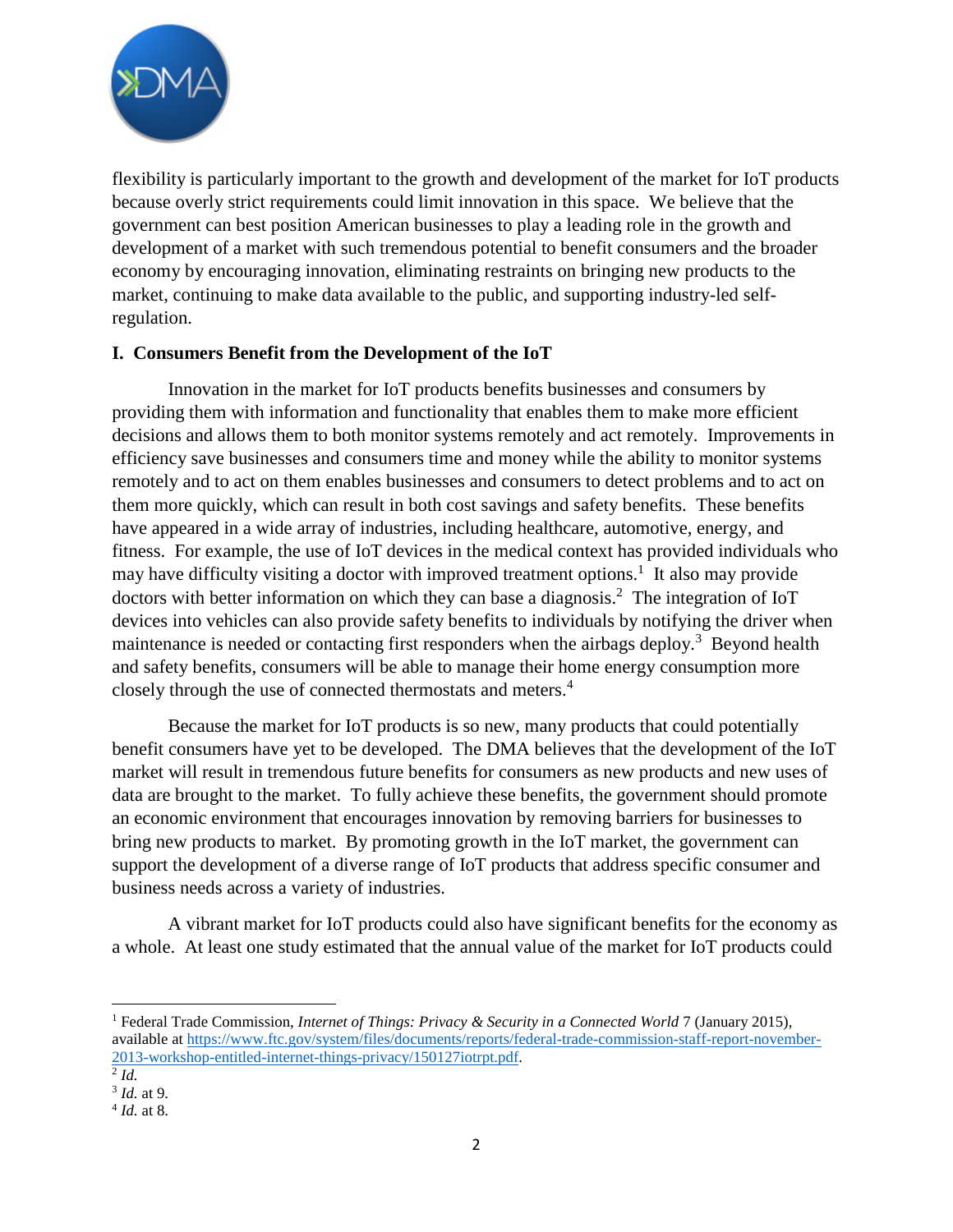

be between almost \$4 trillion and just over \$11 trillion by 2025.<sup>5</sup> As businesses of all kinds seek to update traditional products with  $21<sup>st</sup>$  century connectivity and to develop new offerings, consumers will benefit from an explosion of new products and services as well as new jobs that will be needed to support the businesses operating in the market for IoT products.

Innovation in the market for IoT products also benefits the data-driven marketing economy which is an important engine of economic growth. A recent study undertaken by Professors John Deighton of Harvard Business School and Peter Johnson of Columbia University indicates that the data-driven marketing economy provided \$202 billion in revenue to the U.S. economy in 2014, and fueled more than 966,000 jobs across the country.<sup>6</sup> The study further illustrated that the real value of the data-driven marketing economy - \$202 billion in revenue and 966,000 jobs – depends on the ability of businesses to exchange data across the data-driven marketing economy.<sup>7</sup> The DMA's members in all verticals are already exploring ways to introduce connectivity into existing and new products, and investors are backing their efforts. The IoT is a nascent marketplace and with the right nurturing and encouragement, it will continue to grow. The DMA encourages the government to promote policies that will support such growth.

## **II. Self-Regulation is the Best Approach for Emerging Technologies and Practices**

While we have already seen great strides in the development of IoT devices, the technology that supports these devices is very much in its infancy. As the NTIA's request for comment notes, the term "Internet of Things" was coined in 1999, and as recently as 2003, there were only approximately 500 million connected devices.<sup>8</sup> There are now more than 25 billion connected devices that offer consumers a wide array of benefits.<sup>9</sup> The continued growth of this market depends on our nation's innovators and entrepreneurs having the flexibility to experiment and develop new offerings. Protecting the benefits that consumers already enjoy and those that have yet to be achieved should be our top priority. The DMA believes that promoting selfregulation in the market for IoT products is the best approach to fully obtain the potential benefits for both the broader economy and individual consumers.

The speed with which self-regulation can be updated allows it to keep pace with consumers' evolving expectations and preferences as the technology that they use constantly changes. Unlike self-regulation, legislative and regulatory action frequently takes significant time to accomplish. In fact, legislative and regulatory approaches take so much time to

<sup>5</sup> McKinsey Global Institute, *The Internet of Things: Mapping The Value Beyond The Hype* 7 (June 2015), available at http://www.mckinsey.com/business-functions/business-technology/our-insights/the-internet-of-things-the-valueof-digitizing-the-physical-world.

<sup>6</sup> Deighton, John and Johnson, Peter, *The Value of Data 2015: Consequences for Insight, Innovation & Efficiency in the U.S. Economy*, 16 (2015), *available at* http://thedma.org/advocacy/data-driven-marketing-institute/value-ofdata/.

<sup>7</sup> *Id.*

<sup>8</sup> Request for Comments, 81 Fed. Reg. 19956, 19957 n.1. 2 (April 2016).

<sup>9</sup> 81 Fed. Reg. at 19957 n.2.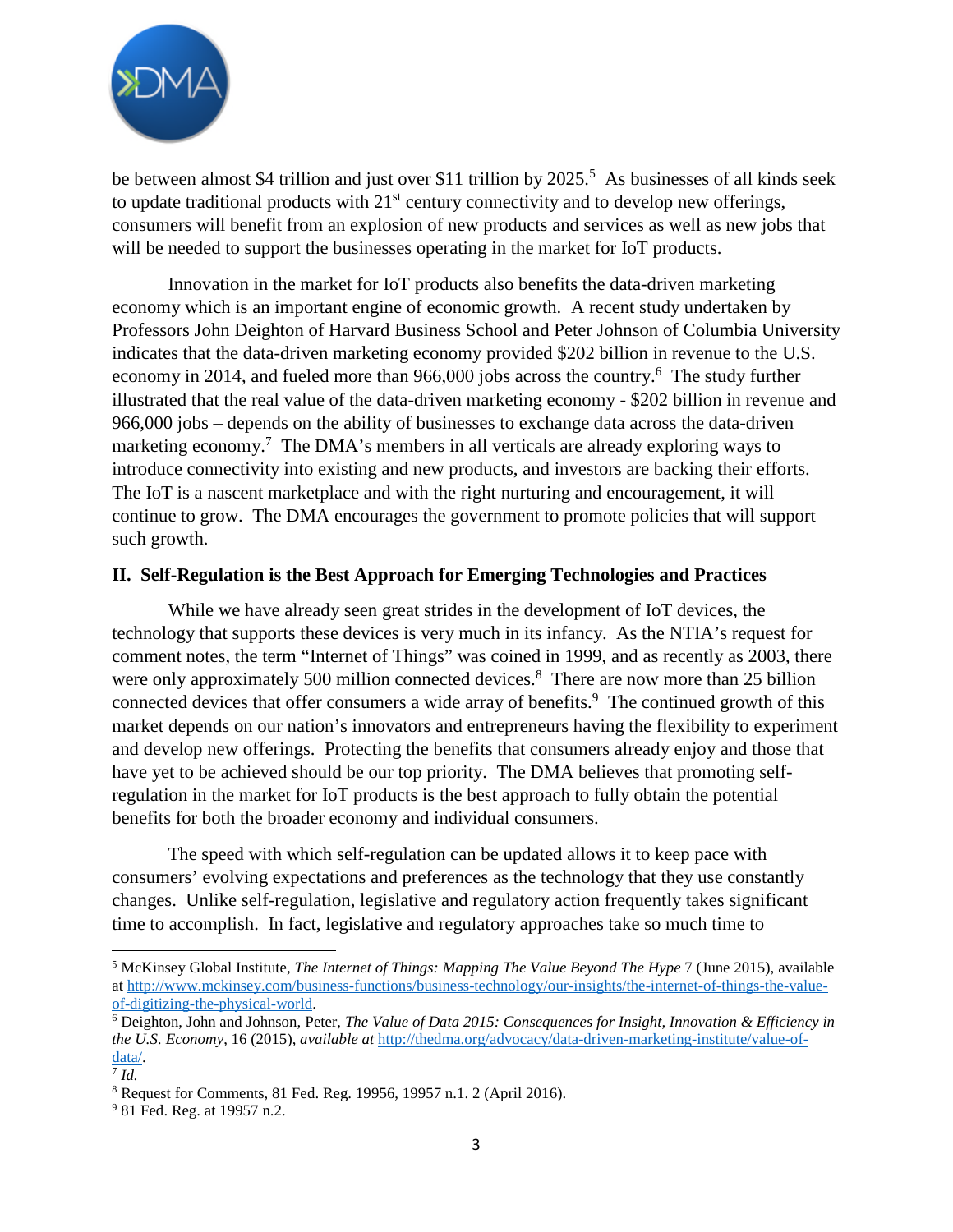

implement that they could be obsolete by the time they become effective. Regulations that do not keep pace with innovation in the market can reduce such innovation by creating regulatory uncertainty and can fail to address consumers' concerns about privacy as the technology in the market outpaces the regulations.

Self-regulation is also appropriate in the context of the market for IoT products because it is more flexible. The market for IoT products cuts across a number of widely divergent industries and devices. A flexible approach is necessary where IoT devices include everything from medical devices and vehicles to fitness trackers and thermostats. The types of information collected, the intended uses of that information, the consumer's expectations, and the ability of the manufacturer to communicate with consumers vary significantly across industries and devices. Thus, the market for IoT products does not lend itself to a "one size fits all" approach. Instead, any restrictions placed on the market should be based on the type of data being collected and its use. We believe that self-regulation can provide the necessary flexibility to address consumers' privacy preferences across a number of industries resulting in controls that are more widely accepted and more effective.

The DMA has substantial experience with self-regulation through its work developing and enforcing the *Guidelines for Ethical Business Practice* ("*DMA Guidelines*"), which set forth guidance for how marketers may responsibly collect and use data for marketing purposes.<sup>10</sup> The *DMA Guidelines* are updated regularly by DMA's Ethics Policy Committee to account for changes in the way consumers and marketers create and engage with data. For more than four decades, DMA has ensured that data is used responsibly through the robust enforcement of the *DMA Guidelines*. The DMA reviews complaints from several sources, such as consumers, member companies, non-members, and consumer protection agencies. Complaints are referred to the DMA's Ethics Operating Committee and are reviewed for potential violations of the *DMA Guidelines*. Penalties may be assessed, and some violations may be referred to the Federal Trade Commission or other appropriate law enforcement agencies.

The DMA also has experience with self-regulation through its efforts to help spearhead the creation of the Digital Advertising Alliance ("DAA"). The DAA has released self-regulatory guidance through its *Self-Regulatory Principles for Online Behavioral Advertising*, *Self-Regulatory Principles for Multi-Site Data*, and *Application of Self-Regulatory Principles to the Mobile Environment* (collectively, "Self-Regulatory Principles") to provide consumers with effective transparency and choice regarding the collection and use of web viewing data and data gathered from mobile devices including precise location data and personal directory data.<sup>11</sup> These programs effectively regulate marketing data practices, delivering enhanced transparency and control to consumers. Self-regulation has worked for more than forty years to ensure

<sup>10</sup> Direct Marketing Association, *Guidelines for Ethical Business Practice* (Jan. 2014), *available at* http://thedma.org/wp-content/uploads/DMA\_Guidelines\_January\_2014.pdf.

<sup>11</sup> Digital Advertising Alliance, *The DAA Self-Regulatory Principles*, *available at* http://www.aboutads.info/principles.